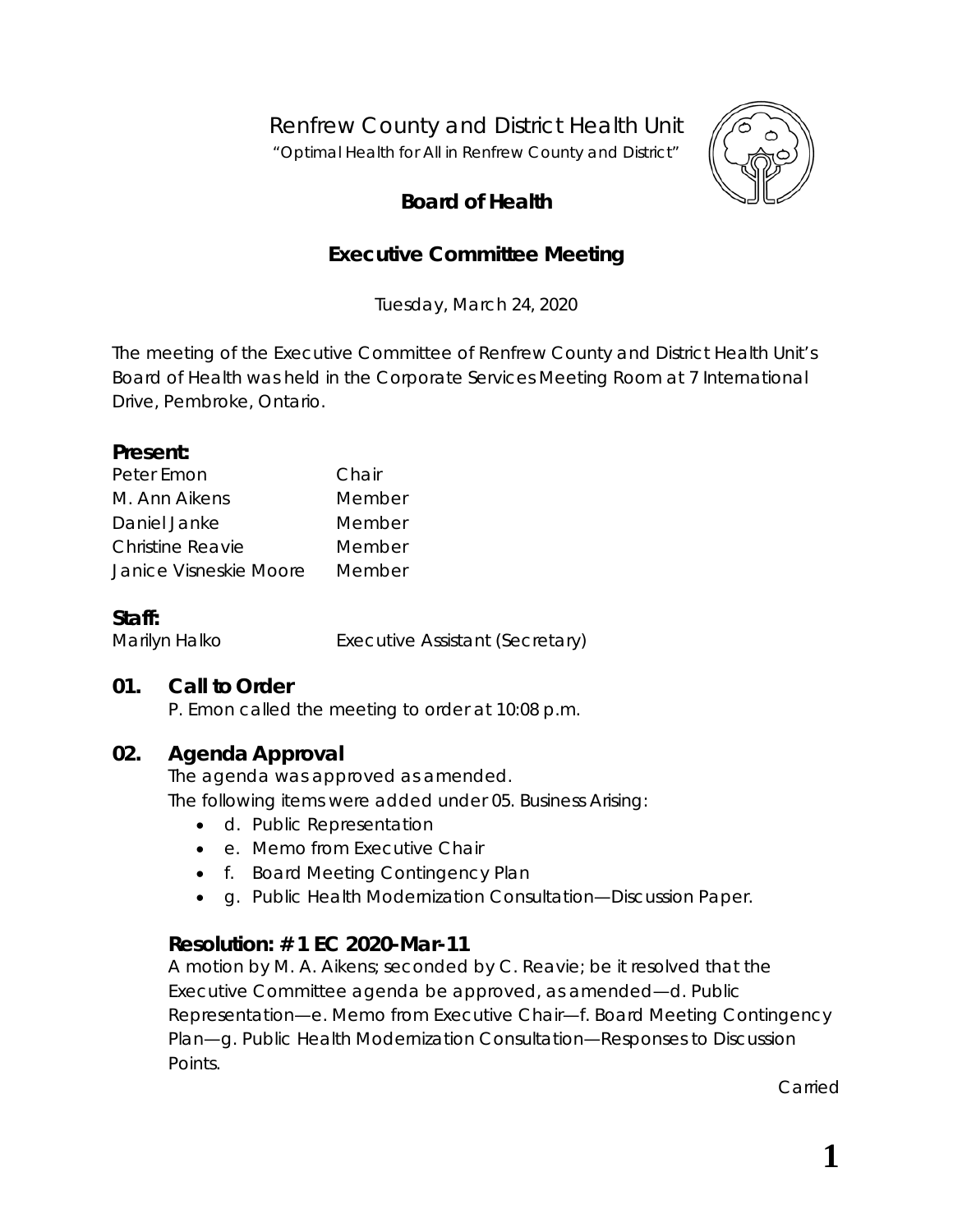# **03. Declaration of Conflict of Interest**

No conflicts of interest were declared.

# **04. Minutes of Previous Meeting (Approval)**

a. Approval of the minutes from the Executive Committee meeting held on Tuesday, February 18, 2020.

# **Resolution: # 2 EC 2020-Mar-11**

A motion by C. Reavie; seconded by M. A. Aikens; be it resolved that the Executive Committee approve the meeting minutes for Tuesday, February 18, 2020, as presented.

Carried

### **05. Business Arising**

a. Next steps following the meeting with Ottawa Public Health Board Representatives on Friday, February 28, 2020

J. Visneskie Moore, Board of Health Chair, along with M. A. Aikens, BoH Vice-Chair/Governance Committee Chair and P. Emon, Executive Committee Chair, met with Keith Egli, OPH Board Chair and Tammy DeGiovanni, OPH Board Vice-Chair, on Friday, February 28, 2020, to discuss the potential collaborative approach for providing the delivery of public health services to Renfrew County and District and Ottawa.

Next steps will also be addressed during the item d. discussion.

At 1:15 p.m., Dr. Robert Cushman, Acting Medical Officer of Health joined the meeting by telephone.

- b. 2020 Risks Management Plan The Committee reviewed the summary of the top three residual Governance risks, forwarded for discussion after the February 25<sup>th</sup> Regular Board meeting:
	- RCDHU 2020 Risk [Management Plan](http://portal.rcdhu.com/board/wp-content/uploads/2020/03/2020-Risk-Management-Plan.pdf)

# **Resolution: # 3 EC 2020-Mar-11**

A motion by C. Reavie; seconded by J. Visneskie Moore; be it resolved that the Executive Committee recommend that the Board adopt the recommendations addressing the 3 risks 7a, 1e and 6a as attached.

Carried

Item 7 a.

• Actively pursuing a solution through ongoing discussions with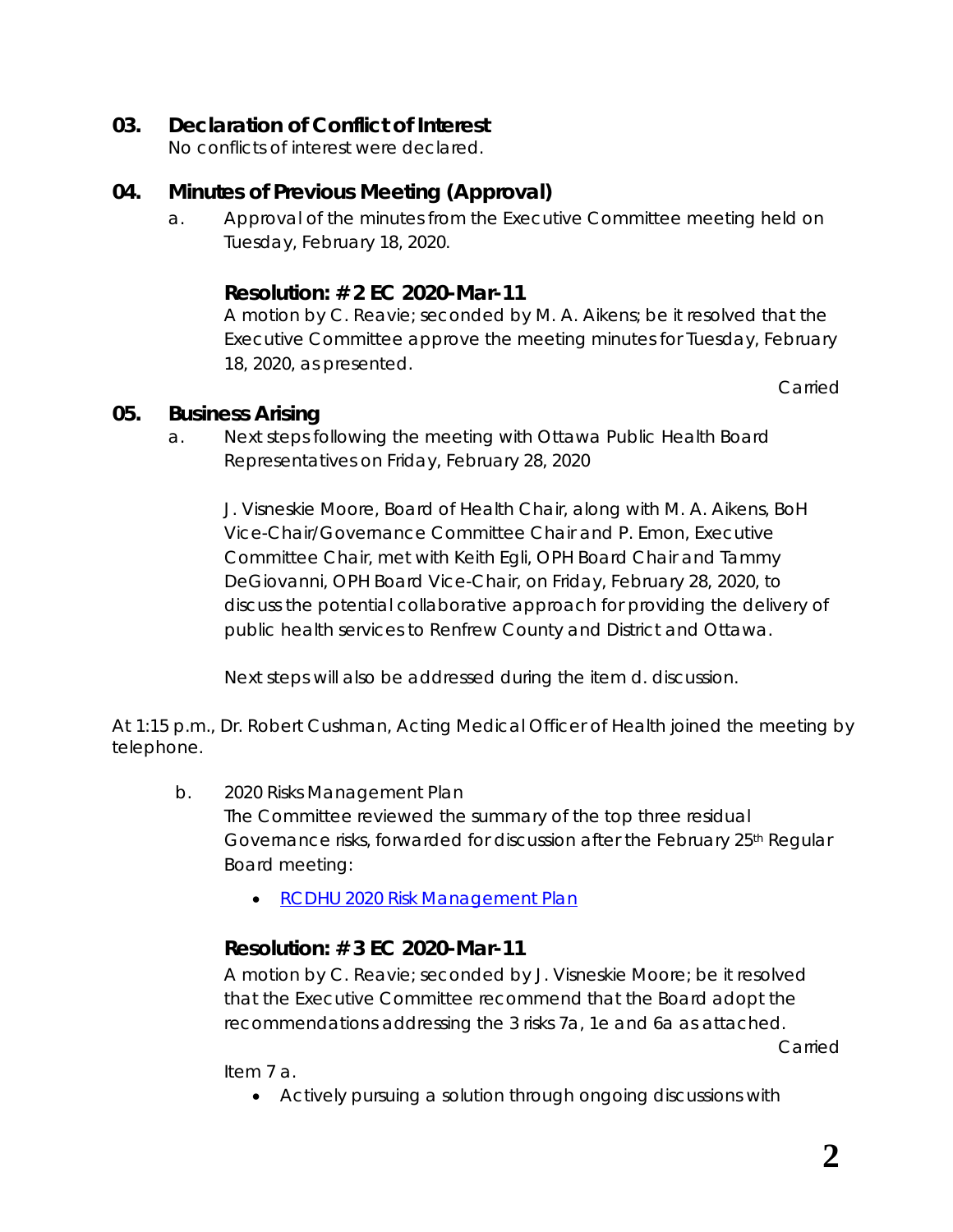Ottawa Public Health (OPH)

• Memorandum of Understanding with OPH

Item 1 e.

- Preparing a tight budget that still allows for the delivery of public health services to meet the needs of Renfrew County and District's residents
- Advising funding partners of RCDHU's financial challenges
- Continuing to put pressure on the government in an effort to reverse funding changes
- Continued membership by Board and Staff Members on associations that support and give a voice to the needs of rural Ontario, such as AMO, ROMA and provincial Task Forces

Item 6 a.

- Assessing the needs of the residents of Renfrew County and District using the13 criteria points for public health modernization
- Keeping the MPP for Renfrew—Nipissing—Pembroke aware of the potential impact for rural public health units because of public health modernization
- Assessing, advocating and exploring the options available for Renfrew County and District in the public health modernization plan
- c. Preparation for Association of Municipalities of Ontario (AMO) meeting with Jim Pine on March 18, 2020 P. Emon is preparing to attend a collective consultation meeting, along with other representatives from rural Ontario who sit on the provincial Task Force. This session of the public health modernization consultation meeting is scheduled for March 18, 2020.

Emon wanted to ensure that the meeting with Jim Pine addresses the needs of Renfrew County and District.

d. Public Representation

M. A. Aikens, as Chair of the Governance Committee, will contact the Honourable John Yakabuski, MPP, Renfrew—Nipissing—Pembroke, to get clarification whether the province will be appointing/replacing any provincial appointees on the Renfrew County and District Health Unit's Board of Health.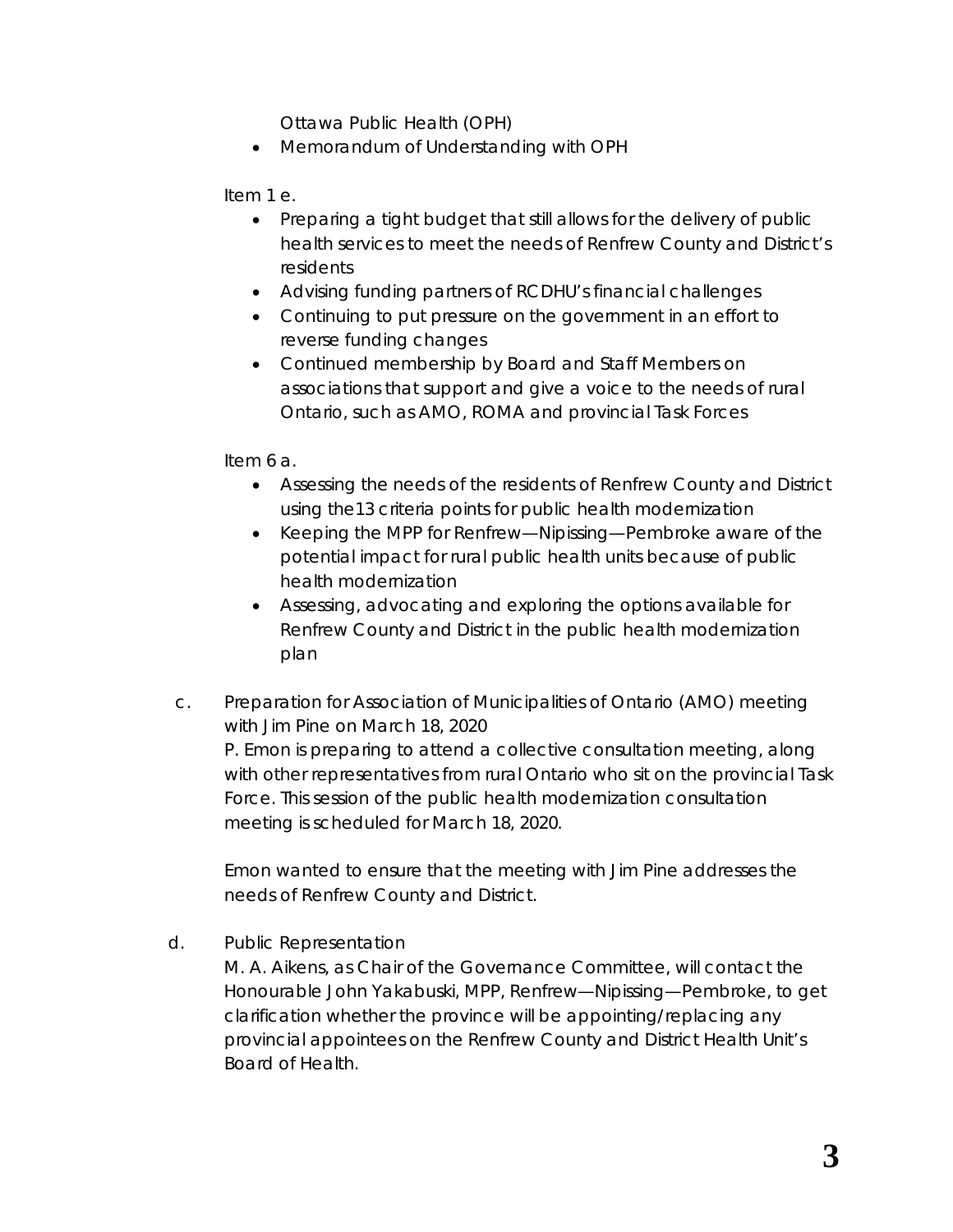Five provincially appointed Board Members are assigned to the RCDHU BoH. Four of the five provincially appointed Members reach their end of term in 2020. The fifth Member's term ends on March 31, 2021.

- e. Memo from Executive Committee Chair The Committee reviewed and made suggestions regarding changes to the memo prepared by P. Emon that is linked below:
	- [Ottawa Public Health Opportunity](http://portal.rcdhu.com/board/wp-content/uploads/2020/03/05.-a.-Memo-OPH-Mar-11-2020-1.pdf)

The Committee will prepare a letter to send to OPH Chair, Keith Egli, following its approval by the Board, at the Regular Board meeting, scheduled for March 31, 2020. The letter would acknowledge the meeting held on February 28<sup>th</sup> and the hope for future meetings, with continued collaboration between Renfrew County and District Health Unit and Ottawa Public Health.

f. Contingency Plan for Board Meetings

> A recommendation was made that the Committee, on behalf of the Board of Health, explore the possibility of swing-space meeting locations for the Board's Regular, Special and Committee meetings. Temporary meeting space would be needed during the months of September, October, November and December 2020, until the Pembroke office relocation project is completed.

C. Reavie will check for available meeting room options with the City of Pembroke.

g. Public Health Modernization Consultation—Responses to Discussion Points A new consultation date has not been scheduled for the Public Health Modernization Consultations, with Jim Pine, in Ottawa. Originally, the consultations were to be held on February 4, 2020.

The Committee reaffirmed that Dr. Cushman's *[Responses to Discussion](http://portal.rcdhu.com/board/wp-content/uploads/2020/01/RCDHU-Responses-to-Discussion-Points-and-Questions-from-the-Public-Health-and-Emergency-Health-Services-Modernization-Presentations-2020-Jan-23.pdf) [Points and Questions from the Public Health and Emergency Health](http://portal.rcdhu.com/board/wp-content/uploads/2020/01/RCDHU-Responses-to-Discussion-Points-and-Questions-from-the-Public-Health-and-Emergency-Health-Services-Modernization-Presentations-2020-Jan-23.pdf) [Services Modernization Presentations](http://portal.rcdhu.com/board/wp-content/uploads/2020/01/RCDHU-Responses-to-Discussion-Points-and-Questions-from-the-Public-Health-and-Emergency-Health-Services-Modernization-Presentations-2020-Jan-23.pdf)* would be used as a basis for the Board's responses, during the consultation meeting, when it is rescheduled in Ottawa.

At 2:18 p.m. Dr. Cushman hung up the connection to the meeting.

## **06. Closed**

There was no closed meeting.